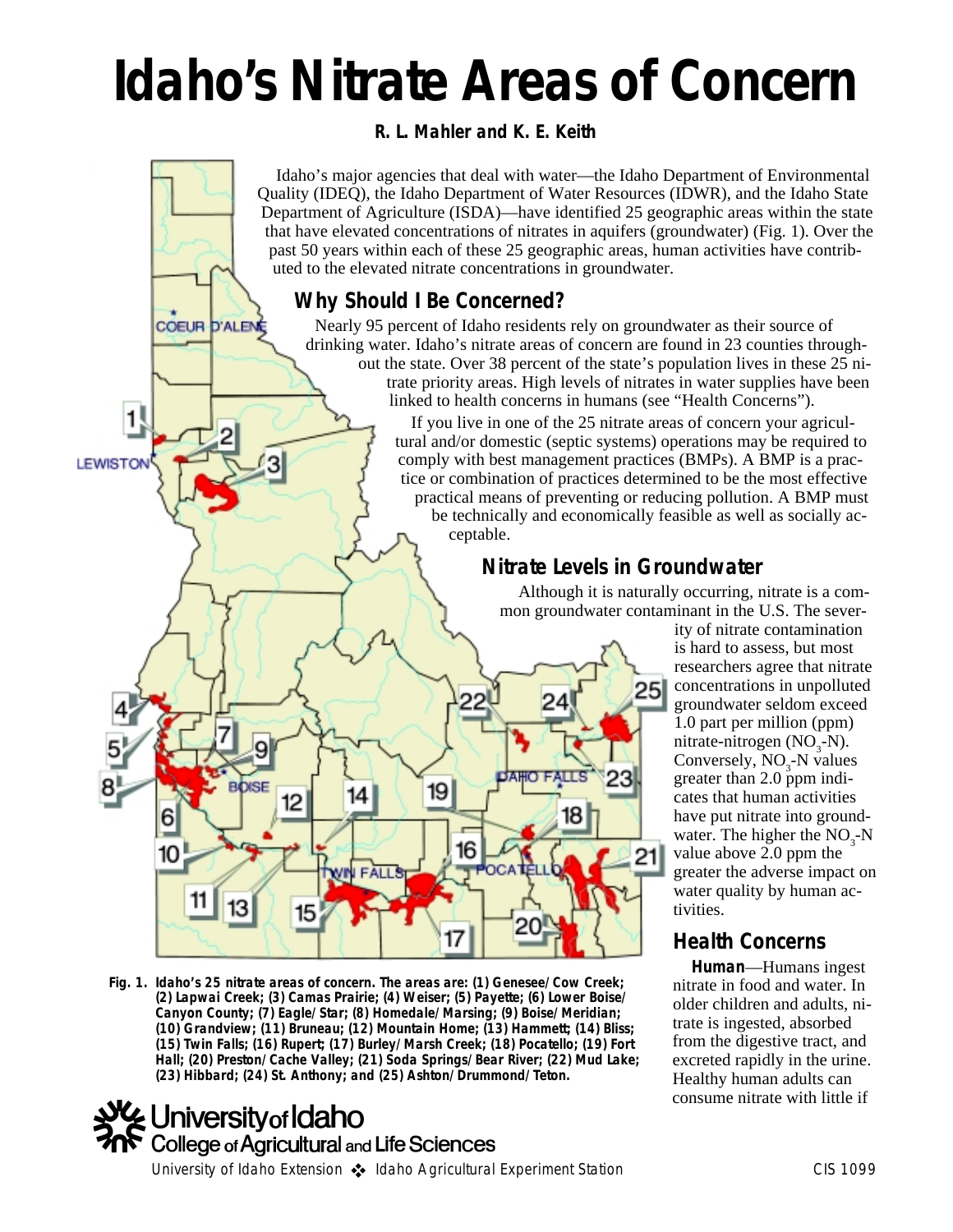

**Fig. 2. Conversion of nitrate in the digestive tract of an infant (less than six months old).**

any known short-term adverse effects. The health effects of chronic, long-term consumption of high levels of nitrate are uncertain. They are the subject of several current research studies.

Infants younger than 6 months of age are believed to be susceptible to nitrate poisoning. Bacteria present in their digestive systems at birth can change mitrate to toxic nitrite  $(NO<sub>2</sub>)$  (Fig. 2). Newborn infants have little acid in their digestive tracts, and they depend on these bacteria to help digest food. Generally, by the time infants reach 6 months of age, hydrochloric acid levels increase in their stomachs and kill most of the bacteria that convert nitrate to nitrite.

Once formed, the nitrite is absorbed and enters the bloodstream. There it reacts with the oxygen-carrying hemoglobin to form a new compound called methemoglobin. This compound interferes with the blood's ability to carry oxygen. As oxygen levels decrease, babies may show signs of suffocation. This condition is called "methemoglobinemia," better known as "blue baby syndrome."

The major symptom of methemoglobinemia is bluish skin color, most noticeably around the eyes and mouth. Death can occur when 70 percent of the hemoglobin has been converted to methemoglobin. Treatment must begin quickly.

Infant deaths from methemoglobinemia, sometimes called "blue baby syndrome," are rare. Some documented deaths have been linked to high levels of nitrate in well water. Doctors now recommend using bottled or treated water to make formula for infants when nitrate levels exceed the U.S. Public Health Service drinking water standard of 10 parts per million (ppm NO<sub>3</sub>-N) (Table 1). Pregnant women should also use bottled water if  $NO<sub>3</sub>$ -N levels in the drinking water source exceed 10 ppm.

## **Interpretation, Testing, and Treatment**

In general, groundwater containing less than 10 ppm  $NO<sub>3</sub>-N$  is safe to drink (Table 1). Surveys conducted by regulatory agencies in Idaho have indicated that upwards of 96 percent of the private wells in Idaho are safe for drinking based on the 10.0 ppm

#### **Table 1. Guidelines for use of water with known nitrate content.**

| Nitrate-<br>Nitrogen<br>$(NO, -N)$ | <b>Nitrate</b><br>(NO <sub>3</sub> ) | Interpretation*                                                                                                                                                                                                 |
|------------------------------------|--------------------------------------|-----------------------------------------------------------------------------------------------------------------------------------------------------------------------------------------------------------------|
| (ppm)                              | (ppm)                                |                                                                                                                                                                                                                 |
| 0 to 10                            | 0 to 44                              | Safe for humans and livestock.                                                                                                                                                                                  |
| 11 to 20                           | 45 to 88                             | Generally safe for human adult and<br>livestock. Do not use for human infants.                                                                                                                                  |
|                                    |                                      | 21 to 40 89 to 176 Short-term use acceptable for human<br>adults and all livestock unless food<br>or feed sources are very high in ni-<br>trate. Long-term use could be risky.<br>Do not use for human infants. |
| 41 to<br>100                       | 177 to<br>440                        | Moderate to high risk for human<br>adults and young livestock. Probably<br>acceptable for mature livestock if<br>feed is low in nitrate. Do not use for<br>human infants.                                       |
|                                    |                                      | over 100 over 400 Do not use.                                                                                                                                                                                   |

\*Interpretations are primarily based on short-term effects. Chronic, long-term risks are not fully understood.

 $NO<sub>3</sub>$ -N standard. An additional 3 percent of private wells contain between 10 and 20 ppm  $NO<sub>3</sub>$ -N. Water from these wells is safe for human adults but should not be given to infants. Less than 1 percent of the private wells in the state contain more than 20 ppm  $NO_{3}$ -N.

If nitrate is suspected in well water used by humans or livestock for drinking, begin a routine water sampling and testing program to monitor nitrate levels. Nitrate is detectable in water only by chemical testing. It is colorless, odorless, and tasteless. In Idaho, the Department of Health and Welfare, the University of Idaho, and private testing laboratories can test for nitrate.

Most laboratories usually report nitrate content in parts per million (ppm) of nitrate-nitrogen  $(NO<sub>3</sub>-N)$ . Occasionally, a lab will report results in ppm  $\overline{NO}_3$ . To interpret the results, you must know the form in which they are reported. To convert  $NO<sub>3</sub>$ -N to  $NO<sub>3</sub>$ , multiply by 4.4. For example, 10 ppm  $\overline{NO}_3$ -N equals 44 ppm  $NO<sub>3</sub>$ .

Some water treatment systems remove nitrates from water. The most commonly used systems contain anion exchange columns. For information on certified treatment systems that remove nitrate contact the National Sanitation Foundation (www.nsf.org). *Boiling water will not remove nitrates but rather will concentrate them.*

## **What Causes the Nitrate Priority Designation?**

The IDEQ evaluated nitrate monitoring data collected from wells collected through various programs conducted by IDEQ, IDWR, and ISDA over the past decade. The 25 areas in this publication are known as nitrate areas of concern. They also are referred to as group one nitrate priority areas, which have the fol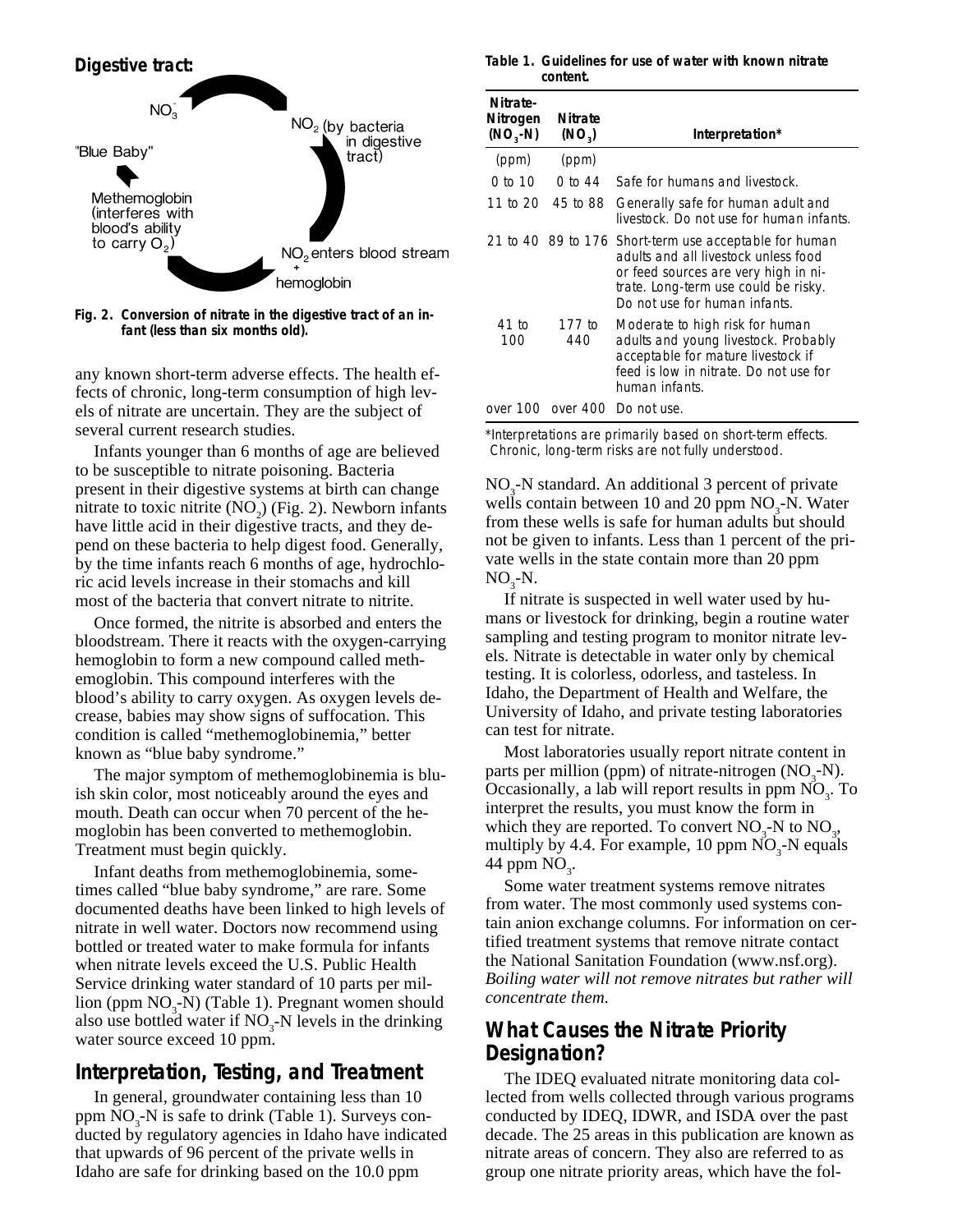lowing commonalities: (1) nitrate monitoring data were collected, and (2) at least 50 percent of the well samples evaluated contained  $NO<sub>3</sub>$ -N values higher than 2.0 ppm, AND/OR at least  $\tilde{25}$  percent of the well samples evaluated contained  $NO<sub>3</sub>$ -N values higher than 5.0 ppm. This criteria was based on 1998 sampling.

Geographical Information Systems (GIS) software was used to draw boundaries for each geographic area. The 25 nitrate areas of concern are currently being prioritized for educational, BMP implementation, and regulatory action. The four criteria used for prioritizing are: (1) population within areas of concern, (2) current nitrate levels in groundwater, (3) nitrate trends in groundwater (increasing, decreasing, no trend), and (4) other beneficial uses of the groundwater. Once the 25 areas are prioritized public input will be sought. It is estimated that the final priority ranking will be released to the public and become part of state policy by July 2002.

## **Idaho's Nitrate Areas of Concern**

The 25 nitrate areas of concern are identified in Fig. 1 and Table 2. The identified areas are dispersed throughout the state and range in size from 1,700 to 311,000 acres. Some areas are sparsely populated, although 230,000 people live in the Boise/Meridian (#9) area of concern. Agriculture is the dominant land use in 23 of the 25 areas of concern. Two areas are dominantly urban.

Close to 500,000 people live in the 25 designated nitrate priority areas (Fig. 3). Two-thirds of these people live in Ada and Canyon counties. The 25 designated nitrate areas of concern cover 1,891,000 acres (Fig. 4). Over 37 percent of this land is found in southeastern Idaho. Based on population and affected acreage, northern Idaho is less impacted by nitrates in groundwater than the other three regions of the state.

**Northern Idaho**—Three nitrate areas of concern were identified in northern Idaho. Dryland agriculture is the predominant land use in the three identified priority areas. Approximately 2,100 people live in the three priority areas, which comprise 223,000 acres.

**Southwestern Idaho**—Ten nitrate areas of concern were identified in southwestern Idaho. Irrigated agriculture is the dominant land use in the identified priority areas; however, urban and range areas are embedded within several of the priority areas. Approximately 323,000 people live in the 10 priority areas, which encompass 435,000 acres.

**Southcentral Idaho**—Four nitrate areas of concern were identified in southcentral Idaho. Irrigated agriculture is the primary land use in the four identified priority areas. Approximately 85,000 people live in the four priority areas, which comprise 538,600 acres.

**Table. 2. Idaho's 25 nitrate areas of concern (listed geographically from north to southeast).**

| Area | Name                      | Population | <b>Size</b><br>(acres) | % of wells<br>$>5.0$ ppm | % of wells<br>$>2.0$ ppm | Land use*          |
|------|---------------------------|------------|------------------------|--------------------------|--------------------------|--------------------|
| 1    | Genesee/Cow Creek         | 800        | 18,500                 | 66.7                     | 66.7                     | Agricluture (D)    |
| 2    | Lapwai Creek              | 600        | 17,600                 | 50.0                     | 100.0                    | Agriculture (D)    |
| 3    | Camas Prairie             | 700        | 187,000                | 51.7                     | 77.5                     | Agriculture (D)    |
| 4    | Weiser                    | 5,800      | 31,500                 | 72.3                     | 87.5                     | Agriculture (I)    |
| 5    | Payette                   | 2,800      | 30,500                 | 52.7                     | 70.3                     | Agriculture (I)    |
| 6    | Lower Boise/Canyon County | 81,000     | 238,000                | 32.3                     | 63.4                     | Agriculture (I)    |
| 7    | Eagle/Star                | 100        | 1,700                  | 57.9                     | 57.9                     | Agriculture (I)    |
| 8    | Homedale/Marsing          | 800        | 51,000                 | 30.0                     | 41.4                     | Agriculture (I)    |
| 9    | Boise/Meridian            | 230,000    | 18,000                 | 29.9                     | 82.7                     | Urban, Ag (I)      |
| 10   | Grandview                 | 500        | 14,000                 | 66.7                     | 76.2                     | Agriculture (I)    |
| 11   | <b>Bruneau</b>            | 100        | 24,300                 | 40.0                     | 50.0                     | Ag (I), Range      |
| 12   | <b>Mountain Home</b>      | 300        | 11,200                 | 34.8                     | 73.9                     | Ag (I), Range      |
| 13   | Hammett                   | 1,700      | 14,400                 | 33.3                     | 60.0                     | Ag (I), Range      |
| 14   | <b>Bliss</b>              | 50         | 6,800                  | 38.9                     | 66.7                     | Agriculture (I)    |
| 15   | <b>Twin Falls</b>         | 48,000     | 245,000                | 49.8                     | 93.4                     | Agriculture (I)    |
| 16   | Rupert                    | 25,100     | 116,800                | 44.1                     | 77.5                     | Agriculture (I)    |
| 17   | Burley/Marsh Creek        | 11,800     | 170,000                | 59.8                     | 87.6                     | Agriculture (I)    |
| 18   | Pocatello                 | 63,500     | 22,600                 | 25.8                     | 87.1                     | Urban              |
| 19   | Fort Hall                 | 1,000      | 32,300                 | 60.3                     | 82.5                     | Agriculture (I)    |
| 20   | Preston/Cache Valley      | 600        | 129,000                | 23.0                     | 54.1                     | Agriculture (I)    |
| 21   | Soda Springs/Bear River   | 6,000      | 311,000                | 22.4                     | 61.8                     | Agriculture (I)    |
| 22   | Mud Lake                  | 523        | 36,400                 | 40.5                     | 67.6                     | Agriculture (I)    |
| 23   | Hibbard                   | 1,400      | 10,900                 | 18.8                     | 62.5                     | Agriculture (I)    |
| 24   | St. Anthony               | 2,000      | 6,725                  | 35.7                     | 42.9                     | Agriculture (I)    |
| 25   | Ashton/Drummond/Teton     | 1,700      | 146,200                | 74.1                     | 95.0                     | Agriculture (D, I) |

 $*D = Dryland; I = Irrigated$